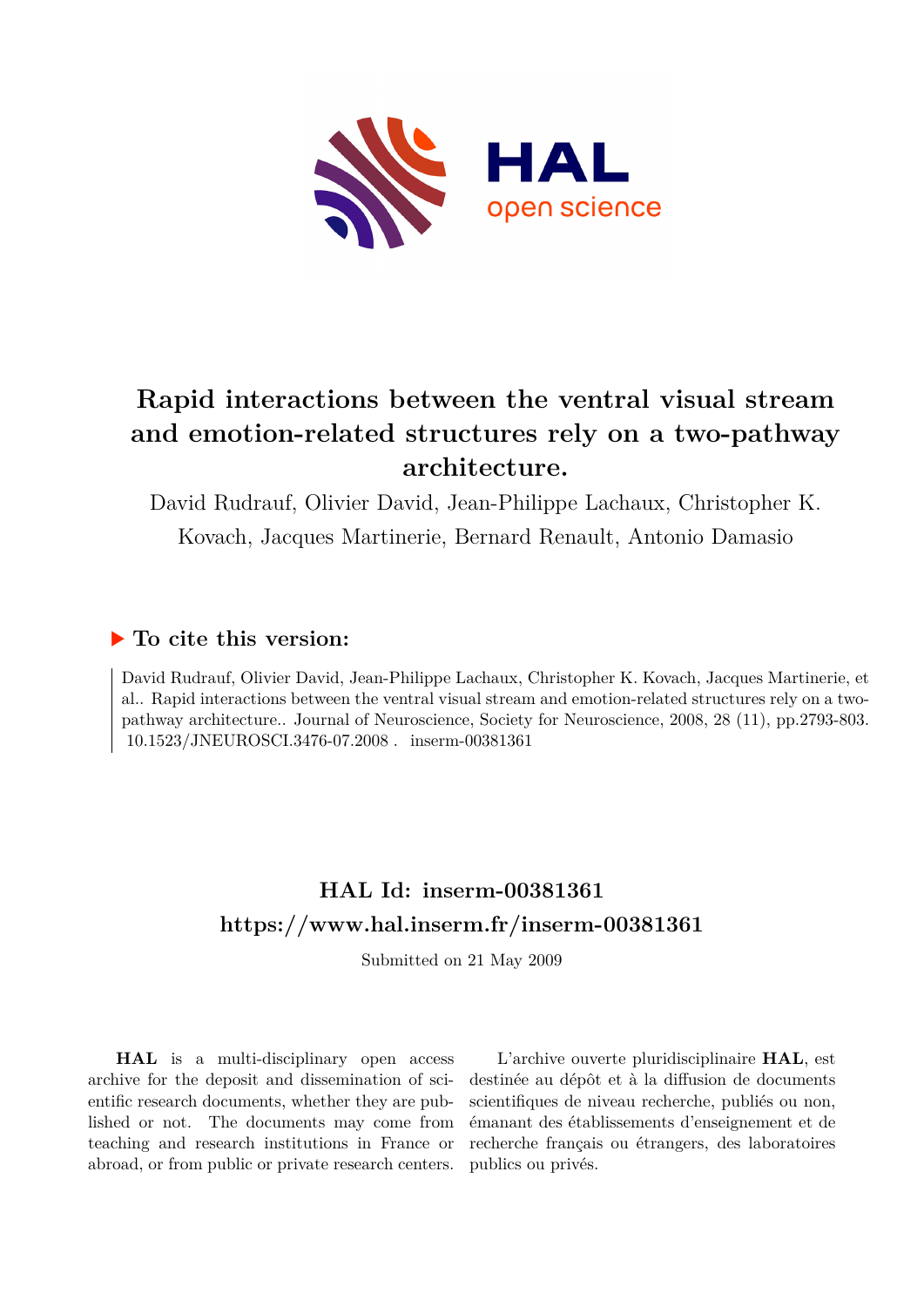**Behavioral/Systems/Cognitive**

# **Rapid Interactions between the Ventral Visual Stream and Emotion-Related Structures Rely on a Two-Pathway Architecture**

#### **David Rudrauf,**1,2 **Olivier David,**3,7 **Jean-Philippe Lachaux,**<sup>6</sup> **Christopher K. Kovach,**<sup>2</sup> **Jacques Martinerie,**<sup>1</sup> **Bernard Renault,**1,5 **and Antonio Damasio**<sup>4</sup>

<sup>1</sup>Laboratoire de Neurosciences Cognitives et Imagerie Cérébrale, Centre National de la Recherche Scientifique (CNRS) Unité Propre de Recherche 640 – Laboratoire d'Electroencephalographie et de Neurophysiologie Appliquée, Université Pierre et Marie Curie, Hôpital de la Pitié-Salpêtrière, 75651 Paris Cedex 13, France, <sup>2</sup> Laboratory of Computational Neuroimaging, Department of Neurology, Division of Behavioral Neurology and Cognitive Neuroscience, University of Iowa College of Medicine, Iowa City, Iowa 52242, <sup>3</sup> Inserm, U836, Grenoble Institut des Neurosciences, Centre Hospitalier Universitaire, 38043 Grenoble Cedex 9, France, <sup>4</sup> Brain and Creativity Institute and Dornsife Cognitive Neuroimaging Center, University of Southern California, Los Angeles, California 90089-2520, <sup>5</sup>MEG Center Paris (Université Pierre et Marie Curie, CNRS, Inserm, Commissariat à l'Energie Atomique, Hôpital de la Pitié-Salpêtrière), Hôpital de la Pitié-Salpêtrière, 75651 Paris Cedex 13, France, <sup>6</sup>Inserm, U821, Cerebral Dynamics and Cognition, Centre Hospitalier Le Vinatier, 69500 Bron, France, and 7Université Joseph Fourier, 38041 Grenoble, France

**Visual attention can be driven by the affective significance of visual stimuli before full-fledged processing of the stimuli. Two kinds of models have been proposed to explain this phenomenon: models involving sequential processing along the ventral visual stream, with secondaryfeedbackfrom emotion-related structures ("two-stage models"); and models including additional short-cut pathways directly reaching the emotion-related structures ("two-pathway models"). We tested which type of model would best predict real magnetoencephalographic responses in subjects presented with arousing visual stimuli, using realistic models of large-scale cerebral architecture and neural biophysics. The results strongly support a "two-pathway" hypothesis. Both standard models including the retinotectal pathway and nonstandard models including cortical– cortical long-range fasciculi appear plausible.**

*Key words:* **attention; emotion; limbic; magnetoencephalography; network; visual**

#### **Introduction**

Visual attention and awareness are modulated by multiple topdown influences (Kastner and Ungerleider, 2000). Emotionrelated processing plays an important role in these influences, and can modulate visual attention in a highly dynamic manner through the rapid extraction of relevant information present in the stimuli before full-fledged visual processing (Anderson, 2005; Vuilleumier, 2005).

D.R. was supported by a grant from the Ministère de la Recherche, the Unité Propre de Recherche 640 –Laboratoire d'Electroencephalographie et de Neurophysiologie Appliquée (LENA) Centre National de la Recherche Scientifique, and by a grant from the Mathers Foundation (to A.D.), as well as grants from the National Institutes of Health to Thomas Grabowski. J.-P.L. was supported by a grant from the Fyssen Foundation. This paper is in memory of Francisco Varela, with whom this work had been started. We thank Antoine Ducorps and Denis Schwartz (MEG Center, Paris, France), Laurent Hugueville (LENA, Paris, France), Sylvain Baillet (LENA, Paris, France), and Sonya Mehta [Laboratory of Computational Neuroimaging (LCN), University of Iowa, Iowa City, IA] for important support concerning technical and methodological issues. We thank Thomas Grabowski, Daniel Tranel, Ralph Adolphs, Gary Van Hoesen, Steven Luck, Hanna Damasio, Sahib Khalsa, and Nicolas Lori, who offered many helpful suggestions regarding methods and interpretations. We thank Sahib Khalsa for his careful rereading of this manuscript. We particularly thank Thomas Grabowski for his enthusiastic support as the head of the LCN at the University of Iowa during the last stage of completion of this study.

Correspondence should be addressed to David Rudrauf, Laboratory of Computational Neuroimaging, Department of Neurology, Division of Behavioral Neurology and Cognitive Neuroscience, University of Iowa College of Medicine, 200 Hawkins Drive, Iowa City, IA 52242. E-mail: david-rudrauf@uiowa.edu.

DOI:10.1523/JNEUROSCI.3476-07.2008

Copyright © 2008 Society for Neuroscience 0270-6474/08/282793-11\$15.00/0

The amygdala, temporal pole, and orbitofrontal cortex, which we will refer to as the "anterior affective system" (AAS), are likely to be central in this process: the AAS is critical for emotion processing, receives visual afferents, and can modulate visual processing through feedback to the ventral visual stream (VVS) (Damasio, 1994; LeDoux, 1998; Rolls, 2000; Miller and Cohen, 2001; Kringelbach and Rolls, 2004; Vuilleumier et al., 2004; Adolphs et al., 2005; Vuilleumier, 2005). The AAS also exhibits early responses to visual stimuli, which are modulated by the emotional significance of the stimuli (Kawasaki et al., 2001; Eimer and Holmes, 2002; Pizzagalli et al., 2002; Streit et al., 2003), and there is indirect evidence that it interacts concurrently with the VVS (Bar et al., 2006).

The mechanisms and routes by which visual information rapidly reaches the AAS to allow for early modulatory feedback of the VVS remain an open question. Two main classes of models have been proposed (Vuilleumier, 2005): (i) "two-stage models," involving rapid sequential processing along the VVS, followed by integration in the AAS and secondary feedback from the AAS to the VVS; and (ii) "two-pathway models," which include additional parallel short-cut pathways reaching the AAS more directly.

Studies on covert emotional visual attention have provided indirect and restricted support for the two-pathway hypothesis,

Received July 31, 2007; revised Dec. 19, 2007; accepted Dec. 20, 2007.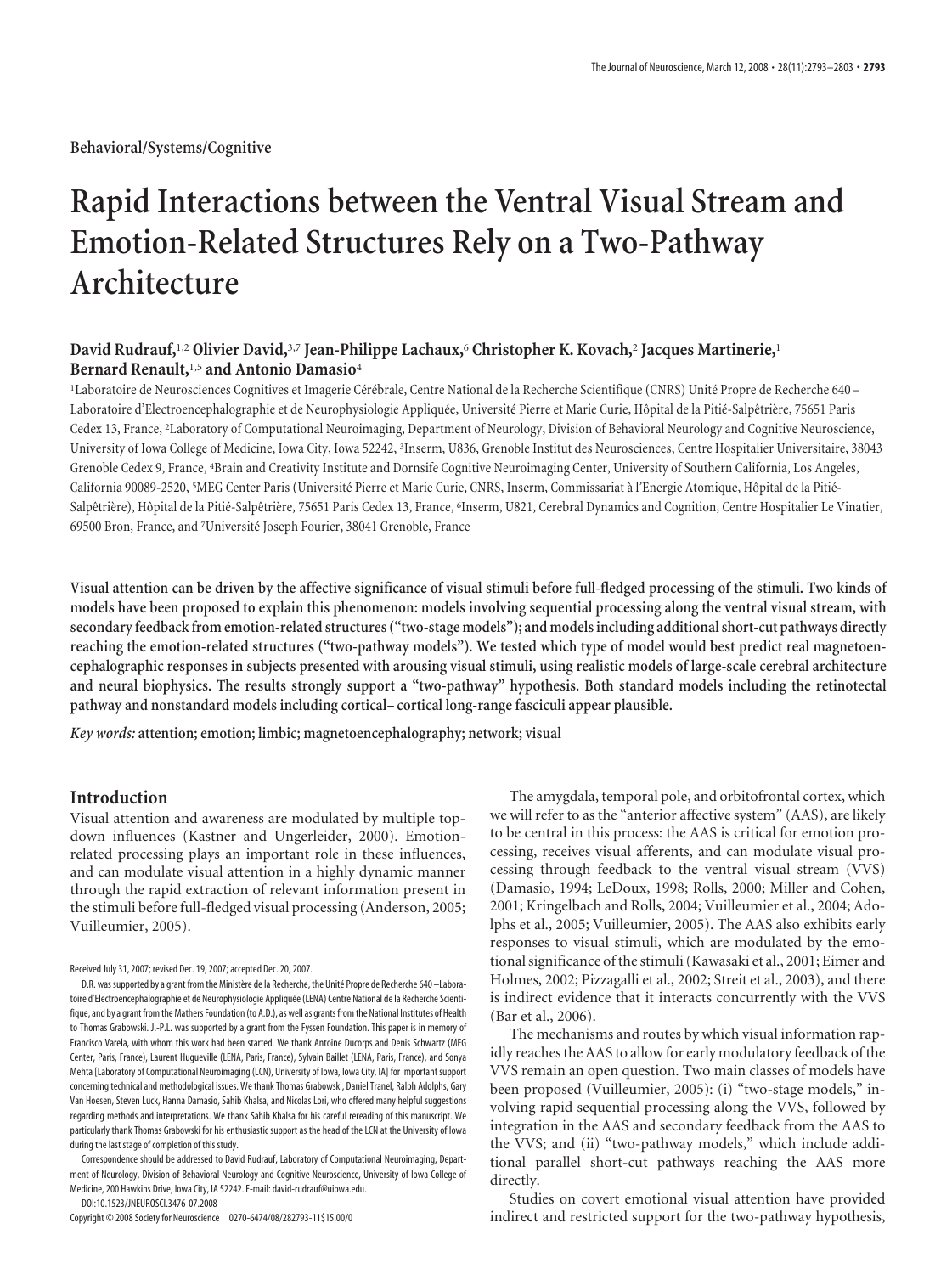mainly by using negatively valenced faces presented under masking conditions (Morris et al., 1999; Pourtois et al., 2004; Liddell et al., 2005). However, whether or not these findings apply to visual processing of emotion-related information in general remains to be established (Vuilleumier, 2005).

Here, building on new methodological developments (David et al., 2006), we tested which type of architecture most likely operates in the human brain. We generated realistic models of neural biophysics and alternative large-scale cerebral architectures using dynamic causal modeling (DCM) applied to magnetoencephalography (MEG) (David et al., 2006). Simulations of neural dynamics based on these models were used to predict real MEG responses in subjects presented with a broad range of unmasked arousing visual stimuli. The ability of the models to reproduce the measured signals with parsimony was compared using Bayesian inference.

The results strongly and reliably support a "two-pathway" hypothesis. Twopathway models relying on cortical– corti-

cal long-range fasciculi predicted MEG data comparably with more standard two-pathway models, which included a "retinotectal" subcortical pathway from the retina to the amygdala (Weiskrantz et al., 1974; Morris et al., 1999; Liddell et al., 2005). These long-range fasciculi are anatomically well established (Catani et al., 2003) and are equipped to convey large amounts of visual information, yet have not previously been proposed to play a role in rapid emotional visual attention.

All results follow an expected pattern.

#### **Materials and Methods Subjects**

Fifteen normal right-handed male volunteers, mean age 26 (range: 20 – 45), participated in the experiment. The subjects had no history of neurological or psychiatric disease and had normal or corrected-to-normal vision. All the subjects gave written consent to participate in the study and were paid for their time. The design and procedures of the experiment, which took place in Paris, were approved by the French national ethical committee.

#### **Stimuli and procedure**

Sixty pleasant, 60 unpleasant, and 60 neutral movies depicting complex visual scenes, each with a duration of 10 s, were presented in random order on a screen placed in front of the subjects in the MEG-shielded room. We chose the classes of stimuli for the pleasant and unpleasant conditions that elicit the strongest and most reliable emotional responses in normal adult male subjects (Bradley et al., 2001). These classes of stimuli have also been found to be involved in early emotional modulation of visual attention (Anderson, 2005). The pleasant movies depicted erotic content (see note in supplemental material, available at www. jneurosci.org), the unpleasant movies depicted fearful or disgusting content, and the neutral movies included natural scenes, landscapes, neutral faces, and objects.

Each movie panned across a static color photograph in a smooth and continuous manner (e.g., as in close-up footage from a camera panning slowly across a painting) (Fig. 1*a*). The movie window was centered on the presentation screen and encompassed  $\sim$ 10° of visual angle (larger aspect; aspect ratio height/width  $= 0.79$ ). The amount of displacement of the camera along the background static picture was overall counterbalanced across conditions: there was no significant difference across conditions in the frequency at which the center of the "camera" fell within any of the four quadrants of the underlying static picture ( $\chi^2_{(3)} = 3.26$ ;  $p = 0.35$ ). Each movie was built using Matlab (The MathWorks, Natick, MA). Brightness and contrast were normalized by equalizing image histograms using Matlab scripts. The frame rate was 30 fps.

The movies were designed so that they would start with frames that unambiguously conveyed the emotional content of the whole sequence (e.g., if the movie panned along a mutilated body, the initial field of view clearly depicted a mutilated body). The amount of displacement of the camera during each movie was voluntarily kept small. In general, most of the salient/central/meaningful elements of the underlying picture were always apparent in the field of view, and the most salient information was never fully outside of the field of view. This design was aimed at limiting the effect of anticipation/surprise for elements that came into view from outside of the initial field of view, and subjects were made aware of this feature. The experiment was designed to be able to study both: (1) early processing in response to movie onset (during the 800 ms of the time window that constitutes the bulk of the evoked response and that is the focus of this report because of the hypothesis tested); and (2) processing involving a longer time scale, with a special interest in the dynamics of emotional experience, for which the use of movies was critical, but which is beyond the scope of the current article (see supplemental material, available at www.jneurosci.org).

Half of the movies used pictures from the international affective picture system (IAPS) (Lang et al., 2005), selected according to their standard ratings for arousal and valence. We chose the most arousing and most pleasant or unpleasant pictures from the IAPS. The other half used pictures freely available on the Internet. These pictures were selected according to their categorical similarities with those in the IAPS.

A radial grating of contrast with vanishing spatial frequencies and concentric circles was presented before each movie for 5 s and served as a "baseline" stimulus (Fig. 1*a*).

To minimize eye movements, the outline of an ellipsoid (three pixels of width,  $\sim$  5° of visual angle along its largest axis and same aspect ratio as the movie window) was overlaid on the movie window during the entire presentation of the stimuli (Fig. 1*a*). The ellipsoid was semitransparent so that the movie could still be seen, and was centered with respect to the movie window and the screen. The subjects were instructed to fixate the



**Figure 1.** Protocol and stimulus emotional competence. *a*, Protocol: randomized presentation of neutral, unpleasant, or pleasant movies based on static pictures ( $n=3\times 60$ ) during MEG recordings, followed after each trial by subjective ratings, including arousal and valence. *b*, Left, Pattern of average ratings of arousal and valence acrosssubjects for each movie. Top right, Modulation of heartrate change bystimulus emotional competence. Bottomright, Correlation of valence with heartrate change.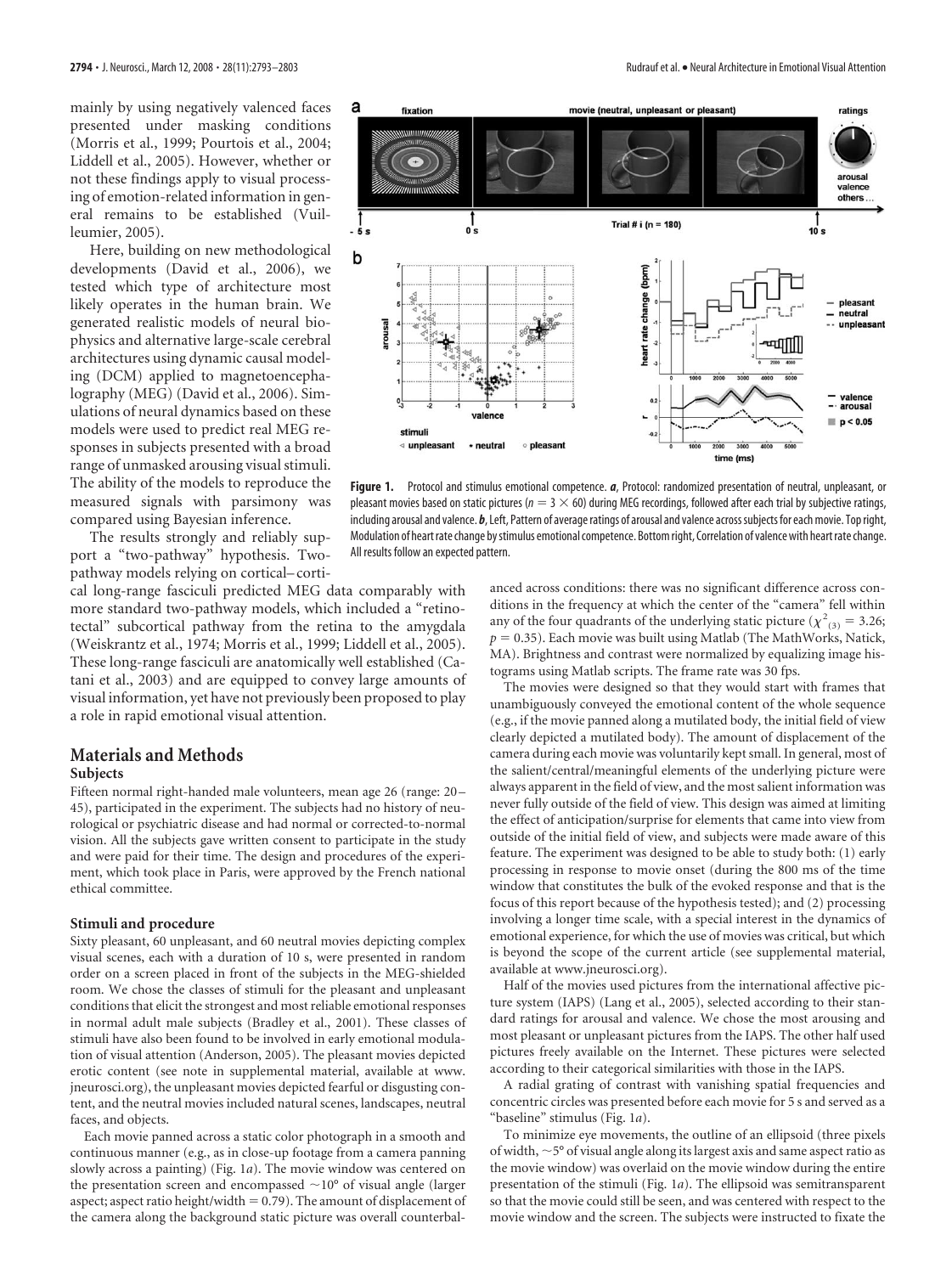center of the ellipsoid and to use it as a reference frame to maintain their gaze in a fixed direction. Based on pilot experiments, this semitransparent ellipsoid provided the best solution for preventing subjects' eye movements [measured with electrooculograms (EOGs)], while at the same time allowing them to watch the movie comfortably and with optimal attention. With this solution, subjects tended to report that maintaining their gaze fixed while watching the movie was easy and quasieffortless, and indeed the data were virtually free of eye movement artifacts during the period of interest.

Subjects were instructed at the beginning of each run to stay still, fixate the ellipsoid, pay careful attention to the stimuli, and freely experience any emotional feelings that might occur during the movies. They were also instructed to rate their feelings after each trial using different scales and interfaces that would appear on the screen after each movie presentation. Each subject was trained how to use these scales during a previous session (for more information, see supplemental material, available at www.jneurosci.org).

After each movie presentation, subjects rated the feelings induced by the movie on several scales, using a potentiometer (Fig. 1*a*). These included scales of valence and arousal, which we use in this report, reproducing the standard self-assessment Manikin (SAM) scales (Bradley and Lang, 1994) (for information about the other subjective ratings, see supplemental material, available at www.jneurosci.org).

The onset of the next trial started 2 s after completion of the ratings. The total rating time after each movie presentation was variable with a duration of at least 30 s, thus allowing for the emotional state to subside (Garrett and Maddock, 2001). The 180 trials were distributed into 12 runs of 15 trials each. All stimuli and scales were presented on a screen in the MEG-shielded room with a video projector outside of the room, via a series of lenses and mirrors.

#### **Recordings**

The subjects were tested at the Paris MEG facility (http:// web.ccr.jussieu.fr/meg-center) (Université Pierre et Marie Curie, Centre National de la Recherche Scientifique, Inserm, Commissariat a` l'Energie Atomique, Hôpital de la Pitié-Salpêtrière), using a 151-axialgradiometer whole-head MEG array CTF Omega system (VSM Med-Tech, Coquitlam, British Columbia, Canada). The MEG data sampling frequency was 625 Hz, with an acquisition high-pass filter threshold of 0.65 Hz. Before each acquisition run, the position of the subject's head was located using three fiducial coils placed next to the left and right ears and on the nasion.

An electrocardiogram (EKG) was recorded using two silver chloride electrodes, one at the bottom of the neck on the right, the other on the left lateral costal margin. For artifact correction purposes, vertical and horizontal EOGs were recorded using pairs of silver chloride differential electrodes with bitemporal and subocular-frontal placements, respectively.

T1-weighted magnetic resonance images (MRIs) of the subjects' brains were acquired at the Centre de Neuroradiologie of the Hôpital de la Pitié-Salpêtrière using a 1.5 T GE Signa scanner with a sagittal acquisition (three-dimensional spoiled gradient-recalled acquisition in the steady state; repetition time, 24 ms; echo time, 8 ms; 124 1.3 mm joint slices;  $256 \times 256$ ; field of view,  $25$  cm). Fiducial markers clearly visible on structural MRIs were placed at the same locations as the fiducial coils during MEG recording to facilitate coregistration between the MRI and MEG reference systems.

#### **Artifact correction and other MEG preprocessing**

Ocular and cardiac artifacts were removed from the MEG data. Blinks were visually identified on the MEG signals with the help of the EOG, and a window was manually defined around the blinks to define their onset and offset. A Savitsky-Golay filter was used to fit polynomials on the blink waveforms within the windows of interest. The blinks were then removed from the signal by local linear decorrelation. Cardiac artifacts were detected using the EKG as a temporal reference. MEG signals were averaged using the peak of the R-wave as a time reference for each MEG channel independently, to extract the typical artifact waveform associated with a given channel, within a given run and a given subject. The channel-specific cardiac waveform was then fitted to each individual cardiac artifact and subtracted from the MEG signals. MEG signals were corrected for interrun head movements using procedures implemented in the BrainStorm toolbox for Matlab (http://neuroimage. usc.edu/brainstorm).

For each subject, artifact corrected MEG signals were averaged across trials within each experimental condition (neutral, pleasant, unpleasant), taking movie onset as the temporal reference, thus generating evoked responses for each subject and each condition. These evoked responses were bandpass filtered between 1 and 15 Hz.

#### **MRI postprocessing and coregistration**

The subjects' T1-weighted MRIs were processed for extraction of the individual cortical surfaces using BrainVisa (http://brainvisa.info/), except for two brains that had been previously processed with Freesurfer (http://surfer.nmr.mgh.harvard.edu/). After automatic tissue segmentation, each brain's cortical surface (gray/pial interface) was subsequently triangulated. The resulting dense tessellations were reduced to  $\sim$  10,000 vertices for subsequent estimation of the local cortical currents. In the perspective of computing group statistics across the individual activation patterns, spatial normalization of the individual tessellations was achieved following a procedure of landmark-based pseudoelastic warping derived from Drury et al. (1996) and Fischl et al. (1999). Thirty-six anatomical landmarks, consisting of points defined along major sulci and gyri, were manually delineated on each hemisphere for every subject's brain. After projection into Talairach's reference system, each hemisphere was inflated to a sphere. Landmarks of each individual brain were moved toward homologous landmarks from a reference brain (one brain selected from the cohort of subjects). The displacement of the landmarks generated pseudo-body forces, inducing tension in the network and driving the displacement of the other vertices. Registration was achieved when the derivative of the displacement field was below a certain threshold.

#### **EKG processing**

To assess the emotional competence of our stimuli, we computed heart rate changes as a function of time and stimulus category. Heart rate was extracted from the EKG using an in-house Matlab program. EKGs were corrected for linear trends. The square of the derivative of the signal was thresholded above two SDs to identify windows of occurrence of the R-waves. The maxima of the detrended EKG within these windows were used to identify the peaks of the R-waves. All the trials for all the subjects were visually checked for correct detection of the peaks. The inverse of the interpeak intervals was computed and expressed in beats per minute, providing a measure of heart rate (for supplemental method, see supplemental material, available at www.jneurosci.org).

Group-level correlations between heart rate change and subjective ratings of valence and arousal were calculated following a standard procedure (Bradley et al., 2001). At each level of valence and arousal of the SAM scales, the corresponding average heart rate change across subjects was calculated. A Pearson correlation was then computed between the average heart rate change and the subjective scale levels for each time point of the trial.

#### **Source reconstruction**

We used standard source reconstruction algorithms for selection and basic ordering of regions of interest (ROIs) to inform the basic design of our models. We also used source reconstruction as a first approximation to characterize the effects of emotional competence on cortical responses.

Source reconstruction was applied to the evoked fields obtained for each condition and each subject. The forward and inverse source imaging problems were solved using anatomical priors based on the assumption that the main contributions to the MEG signals originate from cortical currents oriented perpendicularly to the cortical surface (Baillet et al., 2001). The head volume conductor was modeled with three concentric spherical shells, which in MEG versus EEG usually provides a sufficiently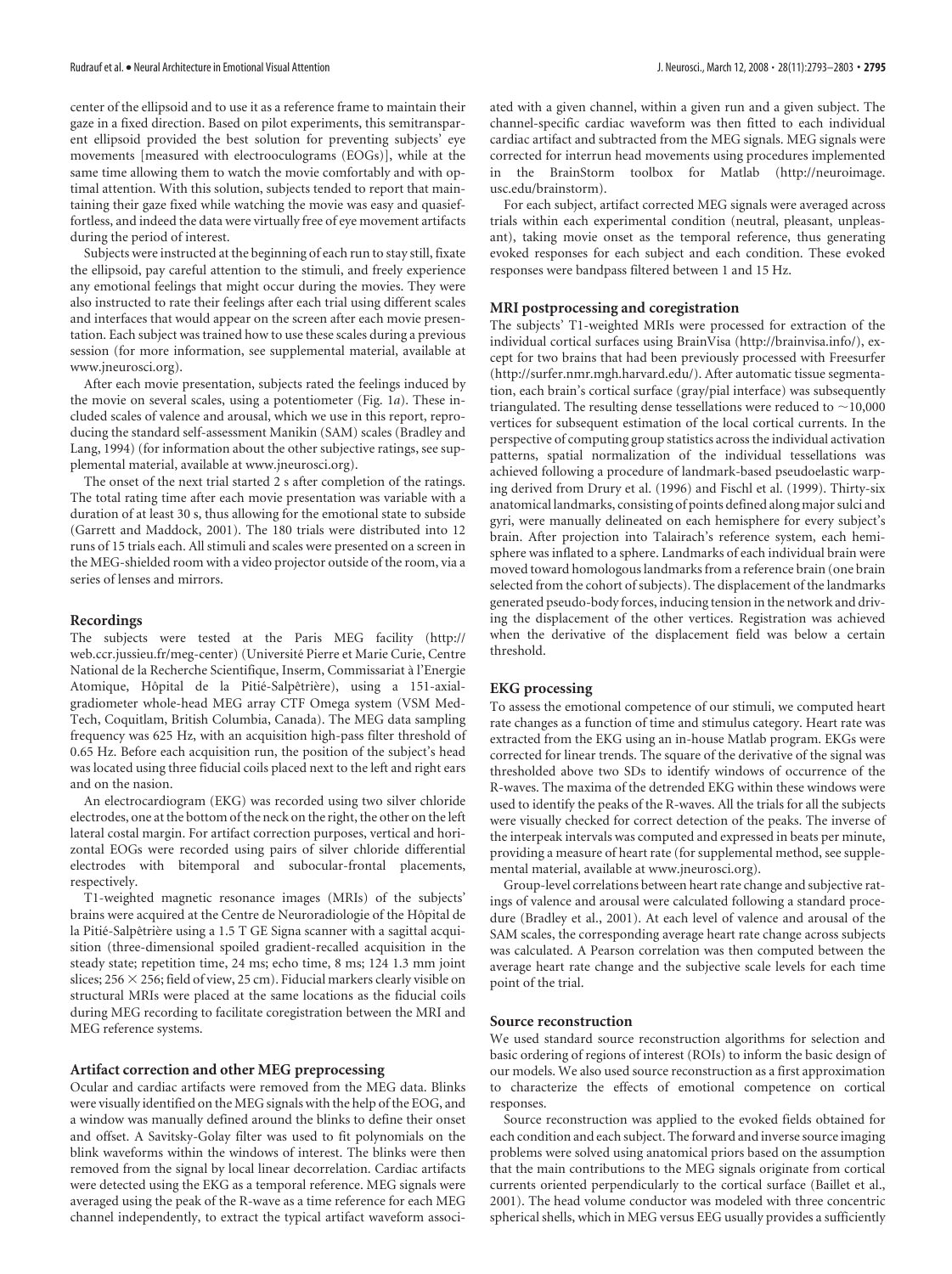accurate approximation (Yvert et al., 1997; Leahy et al., 1998; Darvas et al., 2004). Elementary current-dipole sources were distributed at the nodes of each individual cortical envelope, normal to the cortical surfaces. A gain matrix was computed for each subject and each condition using the quasistatic approximation of Maxwell's equations, using procedures implemented in the BrainStorm toolbox for Matlab (http://neuroimage.usc.edu/brainstorm). The time courses of the current-dipole moments over the cortical surface were estimated using<br>Tikhonov-regularized weighted linear Tikhonov-regularized minimum-norm solutions to the inverse problem, also from Brainstorm (Dale and Sereno, 1993; Baillet et al., 2001). The Tikhonovregularized weighted minimum-norm approach provides an optimal solution when a minimum of a priori information has to be used. It gives the solution  $X^*$  (the estimated distribution of current densities) corresponding to the distribution of current densities with the maximum likelihood, max( *p*(*XM*)), based on *M*, the measured MEG signal, the equations of electromagnetism, the possible space of sources, and assumptions on the noise (Baillet et al., 2001). We used the same adaptive values for the Tikhonov regularization parameter across all datasets, that is, 10% of the maximum singular value of the associated lead-field matrix. The weighted minimum-norm involves a reweighting of the gain matrix, aimed at compensating for known bias favoring proximal sources in the original method. For each dipole, the modulus of the current-dipole moment was noise normalized through a *z*-score procedure using a 500 ms baseline before stimulus onset, providing a measure of normalized dipole strength.

#### **Statistical analyses for source reconstruction results**

The general linear model (Myers, 1990) was used to compute statistical parametric maps (SPMs), implementing one-way ANOVAs for repeated-measure design and testing for one-tail specific contrasts such as pleasant minus neutral  $(P - N)$  and unpleasant minus neutral  $(U - N)$ stimuli, based on the hypothesis of higher MEG activity in response to emotional versus neutral

stimuli. We thresholded SPMs based not only on the *p* values but also on the spatial extent of the activated vertices (i.e., vertices associated with effects reaching the uncorrected threshold of  $p < 0.05$ ). Only activated vertices belonging to clusters of at least 100 adjacent activated vertices were conserved. We chose 100 vertices because, on average, this encompassed approximately one-half of the cortical surface covered by each ROI involved in our hypotheses, so that sub-ROI resolution could still be achieved. On average, 100 activated vertices corresponded to a mean cortical surface of size of  $\sim$ 9 cm<sup>2</sup>, with 6.9 cm<sup>2</sup> SD. The mean cortical surface per ROI was  $\sim$  19.8 cm<sup>2</sup> ( $\sim$  194 vertices on average), with 9.7 cm<sup>2</sup> SD (approximately corresponding to 98 vertices). No further assumption was made about the shape of the clusters because of the high variability in shape of anatomical-functional cortical areas, which, as suggested by Brodmann's cytoarchitectural parcellation, led to the expectation of oblong (e.g., BA 1,2,3) as well as square-like (e.g., BA 40) possible activations if specific anatomic-functional areas were fully activated.

#### **DCM analysis**

We assessed which of the tested models best explained the first 800 ms of MEG data evoked by the stimuli. This time window was chosen because



Figure 2. Tested models. *a*, Basic components of the generic model, including all the possible types of connections used in this report, within and between two connected regions. Top, Cortical regions are modeled as three layered columns with three types of neuronal populations (pyramidal, excitatory spiny, and inhibitory interneurons), connected through intrinsic and extrinsic (feedforward and backward) connections. Bottom, The dynamics is mathematically expressed at the level of neural populations and is defined by nonlinear differential equations inwhichthe change ofstate of each unit d*xi* /d*t*depends on its currentstate*x* (*t*); *i* thalamic inputs  $u'(t)$ ; average firing rate of afferents S(x<sup>i</sup>(t  $\delta^{ij}$ ); transmission delays  $\delta^{ij}$ ; forward, backward, and intrinsic *i j* effective connectivity matrices *C<sup>F</sup> , C<sup>B</sup> , C<sup>I</sup> , and other parameters. The MEG signal <i>M* is assumed to be related to the local average *I* current density*x*generated by pyramidal populations through a linear forward model **M** - **GX** (David et al., 2006). *b*, Lateral, mesial, and ventral views of the mapping of the regions of interest common to all models on a reference cortical tessellation [for color code,seetext and*c*(toprow)].*c*, Schematicrepresentation ofthe architecture ofthetestedmodels. Allthemodelssharethe same basic layout (see text). Null model, Simple feedforward model. Model 1, Adjunction of connectivity modulation. Model 2 (2-stage model), Adjunction of local feedbacks. Model 3 (2-stage model), Adjunction of long-range feedbacks fromstructures of the AAS. Model 4 (2-pathway model), Adjunction of a direct subcortical retinotectal short-cut pathway to the AAS. Model 5 (2-pathwaymodel), Alternativeshort-cut pathwaystothe AAS viathe inferior longitudinal andfrontal– occipitalfasciculi.Model 6(2-pathwaymodel), Combination ofmodels 4 and 5. Orange circles, "Synapses" atwhichmodulation by emotional competence of the stimuli is implemented.

it corresponded to the bulk of the evoked response that served as a basis for the DCM analysis. Most of the non-DC components of evoked responses in both MEG and EEG typically occur during the first second after stimulus onset.

#### *Basic principles of DCM*

DCM for MEG/EEG has been developed as a generic tool to analyze evoked potentials or fields obtained at the scalp level for any kind of neuropsychological or cognitive experiment. DCM models evoked brain responses as deterministic responses to perturbations induced by inputs (i.e., stimuli), which propagate in neural networks with connected cortical regions capable of context-dependent coupling. DCM for MEG/ EEG relies on a neuronally plausible model with parameters that must be estimated to adjust the data. Three main components are involved in this process (see also Fig. 2*a*):

*(1) Biophysically realistic models of neural networks that explicitly simulate causal interactions between populations of cortical neurons (David et al., 2005)*. Because MEG/EEG signals are the macroscopic resultant of the activity of millions of neurons, MEG/EEG modeling uses neural-mass models (Lopes da Silva et al., 1974; Jansen and Rit, 1995; Robinson et al., 2001; David et al., 2007). The neural-mass models consist of a set of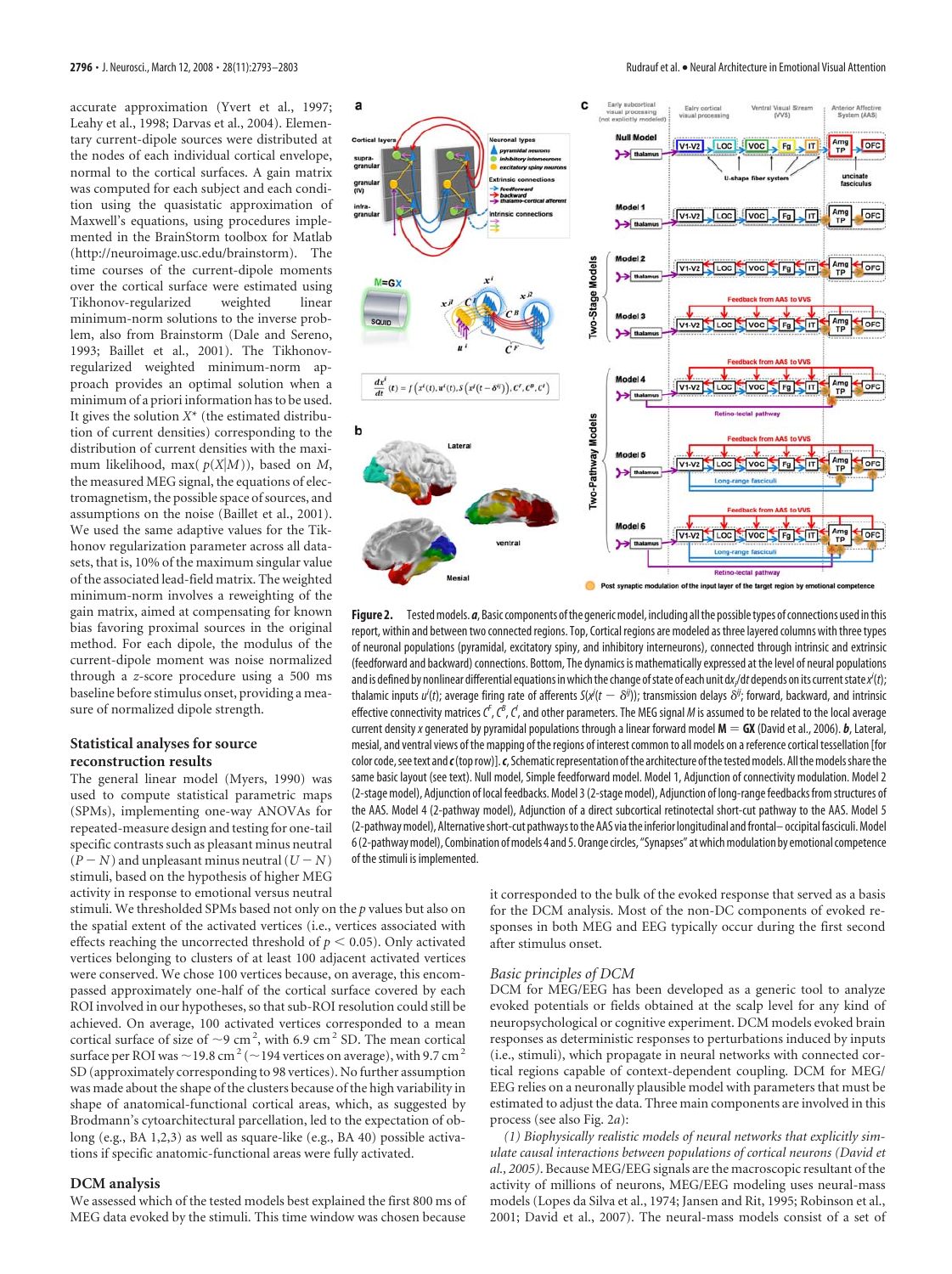differential equations that describes different inhibitory and excitatory neuronal populations and their local interactions. The equations also include terms for modeling large scale interactions among cortical– cortical networks, with forward, backward, and lateral connections (for a generic description of the model, see Fig. 2*a*). The generative model of DCM for MEG/EEG (David et al., 2005) combines the Jansen model (Jansen and Rit, 1995), a neural-mass model originally developed for explaining visual responses, with rules of cortical– cortical connectivity derived from the analysis of connections between the different cortical layers in the visual cortex of the monkey (Felleman and Van Essen, 1991). In the Jansen model, a cortical area is modeled by a population of excitatory pyramidal cells, receiving (i) inhibitory and excitatory feedback from local (i.e., intrinsic) interneurons and (ii) excitatory input from neighboring or remote (i.e., extrinsic) areas.

*(2) Forward modeling of electromagnetic signals that relates the modeled neural activity with MEG/EEG scalp signals.* We used DCM for EEG/MEG with lead-fields a priori fixed (David et al., 2006) (for a description of the definition of the gain matrix, see above, Source reconstruction, the forward modeling procedure). The lead-fields for each cortical ROI modeled (see below) were obtained by averaging the lead-fields of each current dipole of the ROI. The coordinates of the ROI were defined as the center of mass of cortical patches manually delineated on each individual brain based on anatomical criteria (Fig. 2*b*), using cortical surfaces extracted from T1 MRIs and coregistered to the MEG referential. We assumed a homogenous current source density within each ROI. In the DCM analysis, forward modeling was applied to the local current densities generated by the pyramidal populations, which are believed to be the main generators of the MEG signals.

*(3) Use of an iterative Bayesian inversion scheme to estimate the neural parameters of the neural-mass models based on the measured evoked responses.* This approach enables the imposition of biologically grounded constrains on the values of the parameters. At each iteration, (i) simulated time courses of the response of the DCM network to the input stimulus are calculated for the current parameters, and (ii) predicted MEG measures are calculated by applying forward modeling to these time courses. The degree of fit between the observed and predicted MEG time courses drives the Bayesian estimation of the parameters of the DCM network. Inferences about particular connections are made using their posterior or conditional density. The full set of equations for DCM specification and Bayesian parameter estimation can be found in the original papers (Friston et al., 2003; David et al., 2005, 2006; Kiebel et al., 2006). The observed and predicted MEG signals are represented by the first modes of their singular value decomposition (David et al., 2006). Practically, we chose to only include four modes because, in most subjects, a visual analysis revealed that higher modes did not contain obvious evoked components in the 100 – 800 ms postonset time interval. Higher modes were thus considered as representing mainly residuals of experimental noise or ongoing activity (which are of no interest for DCM applied to event-related fields). The first four modes explained on average 88% of the variance of the signal  $(\pm 4\%)$ , and up to 95% in one subject, and we considered that restricting the analysis to those four modes was a good trade-off between accuracy, noise rejection, and computational time.

#### *Specification of priors*

In our study, the input of the model was a unitary current pulse convolved with a gamma function (of which the parameters were estimated). The gamma function is assumed to model early subcortical processing (thalamic relay before V1–V2 and/or the retinotectal pathway depending on the models). Priors on model parameters were identical to those previously described (David et al., 2005, 2006). Parameters were initialized at their prior values. Note that the prior values of parameters were not highly critical for our study because we assumed large prior variances. In other words, estimated parameter distributions were usually significantly different from prior assumptions, i.e., estimated cortical activity was very different from the one first generated by prior parameters. To minimize the effects of local minima on the optimization criterion, the parameter estimation was repeated several times (up to 30 times depending on the models) using a new random starting point close to

prior parameter values. The adjustment between measured and predicted MEG time series was visually checked for each model and each subject.

In any case, in a DCM study, the critical user-dependent factor is not so much the prior values of the neural model but rather the architecture of the model itself, i.e., how the different nodes of the network (cortical region) are chosen and interconnected. The neural architecture at the macroscopic level must thus be chosen according to clearly defined anatomical-functional hypotheses that are suitable for comparisons.

#### *Definition of ROIs and null model for the DCM analysis*

All the different models that we compared differed from one another by the pattern of connections between a set of seven predefined bilateral ROIs (Fig. 2*b*,*c*). ROIs were essentially defined based on anatomicfunctional criteria, and were partially informed by the apparent signal propagation along the cerebral cortex observed in MEG source reconstruction results. The ROIs approximated the relevant neural systems, i.e., the VVS and AAS. The first five regions were used as an approximate model of the VVS, which runs through the ventral occipital lobe and the temporal lobe (ventral and lateral aspects) up to the temporal pole. The VVS includes both parvocellular and magnocellular projections (Shipp and Zeki, 1995), and presents a relative functional specialization in complex detections, categorization, recognition, and analysis of visual objects (Mishkin and Ungerleider, 1982; Goodale et al., 1991a,b; Goodale and Milner, 1992). To simplify the models, clusters of visual areas were defined based on their anatomical proximity (Van Essen, 2003) and knowledge about their connectivity (Felleman and Van Essen, 1991; Jouve et al., 1998). We grouped V1 and V2 because those areas are closely connected and essentially located on the medial wall of the occipital lobe (V1–V2). Two other clusters of occipital areas were defined: one cluster of areas in the lateral occipital cortex (LOC), which would correspond to V3, V3a, and LO, and another cluster in the ventral occipital cortex (VOC), a part of the early VVS mainly corresponding to V8. We then defined the fusiform gyrus (Fg), restricted to its posterior aspect, as an intermediate area along the VVS. This was based on numerous studies demonstrating that the fusiform gyrus is a high-order visual cortex critically involved in face and object processing (Kanwisher et al., 1997), which has also been shown to be modulated by emotionally competent stimuli in a manner dependent on emotion-related structures (Vuilleumier et al., 2004). Inferotemporal cortex (IT) (a large region involved in higher-order visual processing) was defined as the middle and inferior temporal gyri. The AAS was modeled by including (1) an anterior temporal cluster grouping together the uncus (cortical fold beneath which the amygdala resides) (Amg) and the temporal pole (TP) and (2) the orbitofrontal cortex (OFC).

The amygdala was not directly modeled as a subcortical structure, because we used a cortical tessellation to define the putative space of sources generating the signal. However, as mentioned above, the ROI that we call Amg/TP included the cortical shell just around the amygdala (the uncus). From a forward modeling standpoint, the uncus, which is round shaped and right around the amygdala, appears to us as a reasonable approximation for possible sources in the amygdala, given the resolution of MEG. There is also a controversy as to whether MEG can record amygdala signals, because this structure is composed of multiple nuclei that may constitute a magnetically closed structure. We chose to pull the "amygdala" and temporal pole together, precisely because we thought that MEG would not necessarily permit us to disentangle them, and we wanted to account for this uncertainty.

Although many more areas are involved in the visual system and subdivisions of the AAS, we chose a limited number of regions that appeared to constitute a good trade-off between modeling the complexity of the organization of the these systems and the ability to robustly identify model parameters. Our purpose was to reveal fundamental differences in neurodynamic behaviors, resulting from radical changes in the neural architecture, not to provide a full account of the detailed dynamics of the visual system and AAS (for which the modeling approach and the experimental technique are not well suited). Of note, although the exact number of areas and patterns of connectivity influence the delays and dynamics that are involved in neural processing, the Bayesian framework used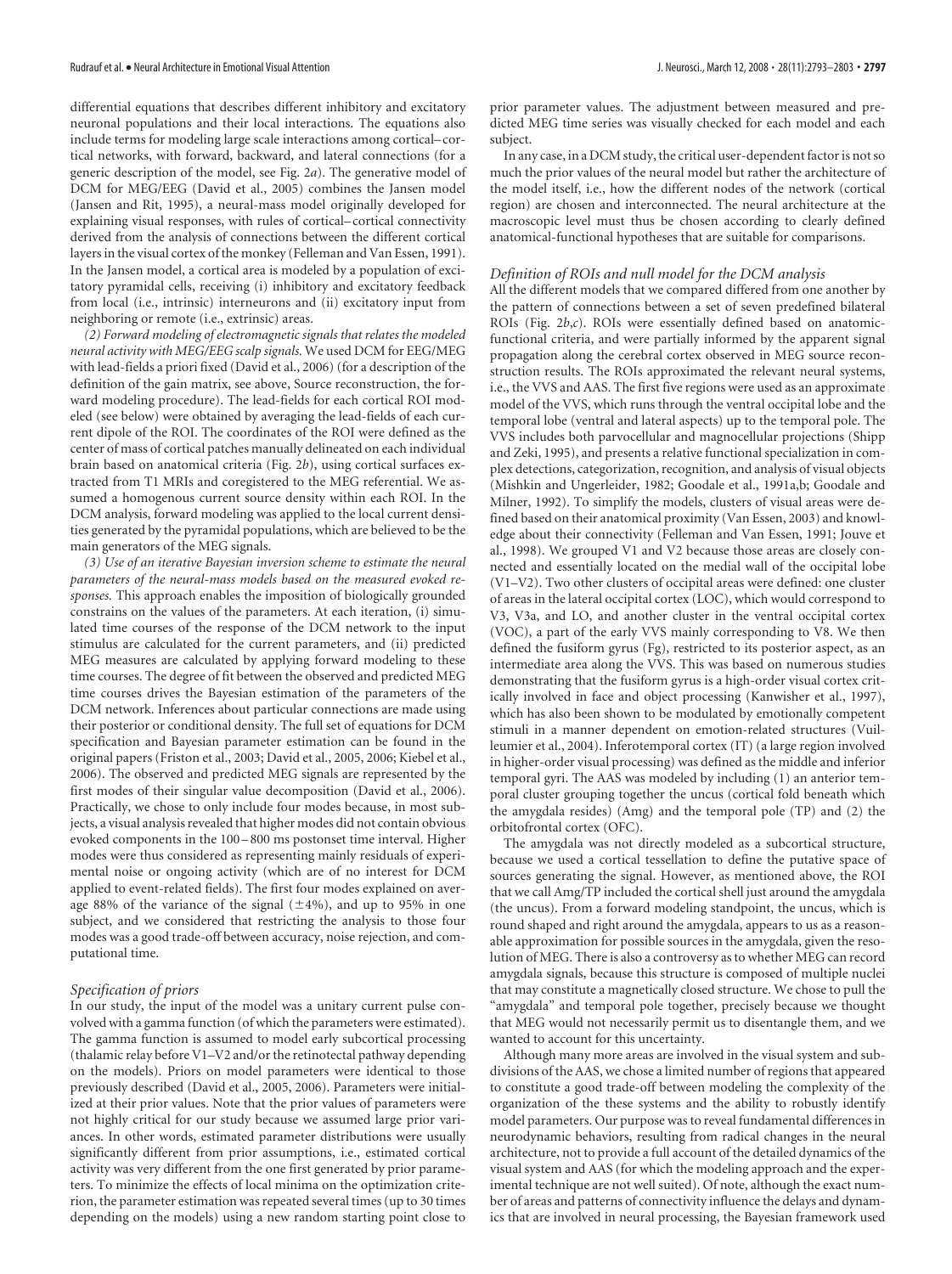in our modeling approach allows for flexibility in model specification: part of the unmodeled delays are integrated in the time constants and dynamical parameters of the areas explicitly modeled. To limit the number of ROIs contributing to the dynamics in the model, we created bilateral clusters of areas that were considered as one coherent functional region. In other words, estimated dynamics of homologous regions on both sides of the brain were identical.

A simplified scheme of connection, or null model, was used as a baseline for the other DCM models (the log evidence of the null model served as a reference for the log evidences of the other models) (see below and Fig. 2*c*). The null model was motivated both by anatomical-functional rationale and results from source reconstruction (see Fig. 3*b*,*c*; supplemental movie, available at www.jneurosci.org as supplemental material), which suggested an overall sequence of activation unfolding from the mesial occipital cortex through the lateral occipital cortex, posterior ventral occipital cortex, fusiform gyrus, lateral temporal cortex, and temporal pole to the OFC. The null model connected the VVS ROIs sequentially:  $V1-V2 > LOC > VOC >$  Fg  $>$  IT, simulating the U-shaped fiber system, which connects areas along the VVS. IT then projected to the Amg/TP cluster, which then connected to the OFC through the equivalent of the uncinate fasciculus.

We did not include explicit modeling of regions of the dorsal visual stream per se in our analysis, for several reasons. First, we did not have specific network hypotheses regarding the causal implication of the dorsal stream in the type of emotional modulation under study. Second, it appears that modulation of the dorsal stream by emotional competence is weak (Fichtenholtz et al., 2004). Accordingly, we did not find strong evidence of modulation of activity by the emotional competence of the stimuli in high-order areas associated with the dorsal visual stream using distributed source reconstruction. Also, given the distribution of the estimated power in the source reconstruction results [most important in ventral regions (see Fig. 3)], it is unlikely that the possible unspecification of any dorsal region in the DCMs had a significant effect on the estimated dynamics of DCMs restricted to the ventral visual stream. Third, we wanted to minimize the model complexity to facilitate the interpretation of the results.

#### *Alternative models for rapid processing in the anterior affective system*

In addition to the null model, we tested six alternative models (Fig. 2*c*) that included the null model as a common network. The tested models were obtained by adding connections between areas with variable feedforward and backward patterns of projections.

The first model of connectivity (model 1) was purely hierarchical, and served as a control. Models 2 and 3 corresponded to two-stage architectures, introducing local feedback or long-range feedback, respectively. The feedback in these models originated from the Amg/TP cluster and from the OFC and projected to the ROIs of the VVS. Models 4 and 5, which also included the long-range feedback, introduced additional subcortical pathways or long-range forward cortical– cortical pathways. Model 4 modeled the retinotectal pathway and model 5 the inferior longitudinal and frontal– occipital fasciculi. The inferior frontal– occipital fasciculus (IFOF) connects the early visual cortices with the OFC, and the inferior longitudinal fasciculus (ILF) connects the early visual cortices with the amygdala and temporal pole. The existence of these fasciculi in humans is supported by recent fiber tract analyses based on diffusion tensor imaging (Catani et al., 2002, 2003). The existence of the IFOF in the monkey is still controversial, but recent results of invasive tracing in the monkey based on histochemical techniques have provided clear support for the ILF and shown that many of the ILF fibers are bidirectional (Schmahmann and Pandya, 2006). Finally, model 6 combined together models 4 and 5.

#### *Modulation of cortical activity by emotional competence*

Stimuli conditions (neutral, unpleasant, and pleasant) were allowed to modulate, in a context-dependent manner, the strength of the postsynaptic gain at the level of the input layers of the regions of the AAS (Amg/ TP, OFC), i.e., where the feedforward afferents project. This contextdependent modulation was aimed at simulating the effect of emotionrelated information processing within the AAS. We assumed that the amount of emotion-related processing within the AAS would depend on the emotional information carried by the visual afferents. By design, this information was dependent on the category of stimuli. We also assumed that the amount of emotion-related processing would be reflected in the level of activation of the AAS regions in response to the categorydependent inputs from the visual afferents. In the modeling framework, the level of activation in response to inputs is directly controlled by the postsynaptic gain of the input layers. Of note, the resulting modulation of the AAS activation could generate secondary causal top-down modulatory effects on the VVS via the feedback projections.

We did not allow the postsynaptic gains of the feedback projections themselves (from the AAS to the VVS) to be directly modulated by emotional information in any of the models tested, because this was not compatible with our basic anatomical-functional hypotheses. Indeed, this would have implied that basic processing of emotional information actually takes place within the visual regions themselves rather than upstream, at the level of the emotion-related regions. However, following a recommendation from a reviewer, we added to the supplemental material (available at www.jneurosci.org) results from a model in which modulation occurred at the level of the feedback projections.

The significance of the effects of modulation by emotional competence on the DCM time courses were tested using one-way ANOVAs for repeated-measures design, testing for a main effect of conditions: neutral versus unpleasant versus pleasant. Tests were applied during the first increase of activity in the time courses after stimulus onset, to detect when effects would first become significant, and at the level of each minimum and maximum on the time courses corresponding to the neutral condition (per our hypothesis, this comparison was only performed when the neutral condition had a lower amplitude than the emotional conditions). The results were thresholded at  $p < 0.05$  (one-tail, uncorrected).

#### *Model comparisons*

After estimating the parameters of each competing model for each subject, the models were compared to determine the most plausible model, i.e., anatomical-functional hypothesis. The comparison was done using Bayesian model selection in which the "evidence" of each model is used to quantify the model plausibility (Penny et al., 2004). The evidence can be decomposed into two components: an accuracy term, which quantifies the data fit, and a complexity term, which penalizes models with a large number of parameters. The most likely model is the one with the largest log evidence. Conventionally, strong support in favor of one model requires the difference in log evidence to be three or more when compared with other models. Assuming that each dataset is independent of the others, the best model at the group level is obtained by computing the evidence at the group level by multiplying the marginal likelihoods, or equivalently, by adding the log evidences from each subject (Garrido et al., 2008). Note that the evidence can only be approximated under some assumptions. We have chosen to use the Bayesian information criterion (BIC) because it does penalize complex models more than the Akaike information criterion, which is an alternative choice (Penny et al., 2004).

#### **Results**

#### **Behavioral and psychophysiological results**

The behavioral and psychophysiological results demonstrated the emotional competence of the stimuli on the subjects in the experiment (Fig. 1*b*). Several hypotheses were tested using oneway ANOVAs, planned comparisons and correlations: (1) that pleasant stimuli were associated with self reports of higher arousal and more positive valence than neutral stimuli; (2) that unpleasant stimuli were associated with self reports of higher arousal and more negative valence than neutral stimuli; (3) that heart rate changes averaged across subjects for each stimulus were correlated with subjective ratings of valence during the secondary acceleration phase of the heart response (Bradley and Lang, 2000). There was a significant difference in the ratings of arousal  $(F_{(2,28)} = 29.74; p = 1.18 \times 10^{-7})$  and valence  $(F_{(2,28)} = 28.728;$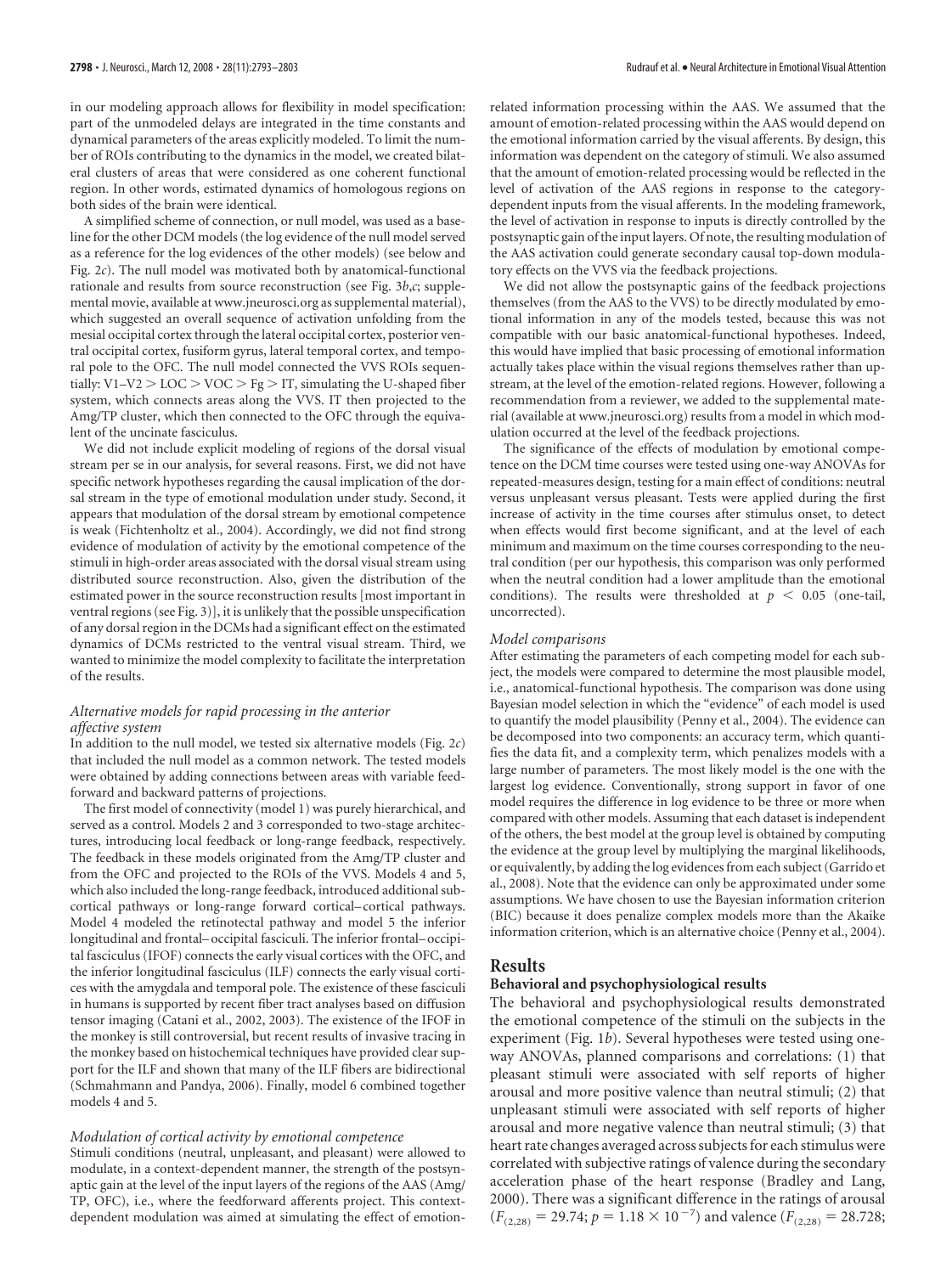$p = 1.643 \times 10^{-7}$ ) between the three categories of stimuli. Neutral stimuli were associated with weak arousal (mean  $= 1.049$ ;  $SD = 0.82$ ) and close to zero valence (mean =  $0.22$ ;  $SD = 0.39$ ). Unpleasant stimuli were associated with a significantly higher arousal (mean =  $3.05$ ; SD = 1.53) than neutral ( $F_{(1,14)} = 43.8$ ;  $p = 5.75 \times 10^{-6}$ ) and a significantly more negative valence (mean =  $-1.44$ ; SD = 1.09) than neutral ( $F_{(1,14)} = 20.78$ ;  $p =$  $2.24 \times 10^{-4}$ ). Likewise, pleasant stimuli provoked a significantly higher arousal (mean = 3.68; SD = 1.8) than neutral ( $F_{(1,14)}$  = 32.64;  $p = 2.68 \times 10^{-5}$ ) and a significantly more positive valence (mean = 1.82; SD = 1.29) than neutral  $(F_{(1,14)} = 31.29; p =$  $3.31 \times 10^{-5}$ ). On average, the arousing effect of the pleasant stimuli was higher than that of the unpleasant ones  $(F_{(1,14)} =$  $5.12; p = 0.02$ ).

As expected, heart rate showed a triphasic pattern in response to stimulus onset. During the second phase of this response, heart rate change was significantly correlated with subjective ratings of valence. The average time course of heart rate change associated with neutral stimuli tended to show a pronounced pattern of alternating increases and decreases from one 500 ms time window to the other (Fig. 1*b*, right, top chart). As shown in Figure 1*b* (top right chart, inset), this pattern was predicted by a simulation of two interleaved mean random walks of cumulated heart rate changes when the probability of increase or decrease with respect to the central tendency is equal (this was expected with neutral stimuli).

#### **Source reconstruction results**

Figure  $3a-c$  shows basic MEG results, including source reconstruction results. These suggest a general pattern of propagation of brain currents from the occipital lobes to the frontal lobes through the temporal lobes. The pattern of propagation appears to be modulated by emotional competence, with some indications of early effects of modulation at the level of the TP and OFC. These results, which do not constitute the core result of this study, are presented in a heuristic perspective. We emphasize that they have to be taken with the caution necessary for source reconstruction results, and should be essentially viewed as providing a useful way of representing the data that can serve as a basis for partly informing the modeling framework.

According to the source reconstruction results, three main chronological periods can be distinguished (Fig. 3*b*), as follows.

(1) At  $\sim$  70 ms, an activation of the primary visual cortex [Brodmann area (BA) 17, 18] is observed, followed by an early activation of the TP and OFC at  $\sim$ 100 ms after stimulus onset. From 100 to 170 ms, activity spreads from the primary visual cortex over the rest of the occipital cortex [to include the ventral (BA 19, 37) and lateral (BA 18, 19) occipital cortices]. During this same epoch (100-170 ms), activity spreads over the parietal cortex to include the depth of the parietooccipital sulcus, the posteromedial cortex [BA 7, 23, 32 and retrosplenial cortex (RSC)], and the lateral parietal cortex (BA 7, 39, 40). Between 170 and 200 ms, a brief and widespread drop in activity occurs (see supplemental movie, available at www.jneurosci.org as supplemental material).

(2) Immediately before the onset of the main activity in the VVS (from 200 to 350 ms), an intense response in the RSC can be noted at  $\sim$  200 ms. The VVS activity propagates slowly along the ventral visual cortices, from the occipital cortex to the TP. The ventral occipitotemporal cortex, including BA 18, 19, and 37, also shows a sustained increase of activity, peaking at  $\sim$  240 ms. During the same period, an increase of signal is observed within the Sylvian region, including the insular cortices.

(3) From 350 to 500 ms, an extensive increase of activity appears in the OFC, lateral temporal cortex, the frontal and parietal opercula (including part of SII), and the anterior cingulate cortex (ACC). It must be noted that the sequence of activity described here does not capture the fine dynamical behavior shown by the movies presented in the supplemental material (available at www.jneurosci.org).

Figure 3*c* shows SPMs contrasting pleasant and neutral stimuli, which showed the most obvious effects. An early significant effect  $(\sim 100 \text{ ms})$  is reconstructed in the TP and OFC for the contrast between pleasant and neutral stimuli. The cortex corresponding to the VVS, along with the TP and OFC, also shows sustained significant effects for pleasant minus neutral stimuli during the period of the main VVS activation (200 –350 ms). Significant effects are observed between 350 and 440 ms in the OFC, ventromedial prefrontal cortex, dorsal ACC, SI, SII, and insula. The contrast between unpleasant and neutral resulted in similar patterns of activation, although less extensive, less significant, and more irregular in time (see supplemental results and supplemental Fig. 1, available at www.jneurosci.org as supplemental material).

#### **DCM results: comparing network architectures**

Figure 4, *a* and *b*, shows the model log evidences, from which the evidence of the null model was subtracted (Garrido et al., 2008). For almost all subjects (13/15), the two-pathway models (models 4 –6) were associated with much higher log evidence than the purely feedforward (model 1) and two-stage (models 2–3) models, with differences largely above standard criteria for significance (Penny et al., 2004) (Fig. 4*b*). Plotting the group log evidence confirms the much higher plausibility of the two-pathway hypothesis (Fig. 4*a*). Figure 4 clearly shows that the two-pathway models constitute a class of model much more plausible than two-stage models. The main reason for this higher plausibility was that two-pathway models allowed earlier responses in the AAS than the other models (average latency of first peak: 148 ms vs 362 ms; 356 ms for the two-stage models) and earlier modulation of the VVS by stimulus emotional competence (average onset of first significant effect in VVS regions: 194 ms for twopathway models vs 454 ms for two-stage models) (Fig. 4*c*).

Differences among the different two-pathway models were more subtle and less reproducible across subjects. The model combining the long-range fasciculi and the retinotectal pathway (model 6) showed the highest evidence, despite the higher penalization because of higher complexity. This suggests that both pathways (retinotectal and long-range fasciculi) may coexist and probably convey different and/or redundant types of information about visual stimuli.

#### **Discussion**

Our results strongly and reliably support the hypothesis that the human brain uses a two-pathway architecture for rapid topdown modulation of visual attention, notably in the context of the processing of emotion-related stimuli. Only a two-pathway architecture can account for early responses in the anterior affective system and early modulation of ventral visual processing by emotional competence of the stimuli under the control of this system. Early responses in the anterior affective system clearly appeared in the time courses predicted by the most plausible DCM models, i.e., the two-pathway versus two-step models.

Early processing in the anterior affective system had been previously suggested by several electrophysiological studies (Kawasaki et al., 2001; Eimer and Holmes, 2002; Pizzagalli et al.,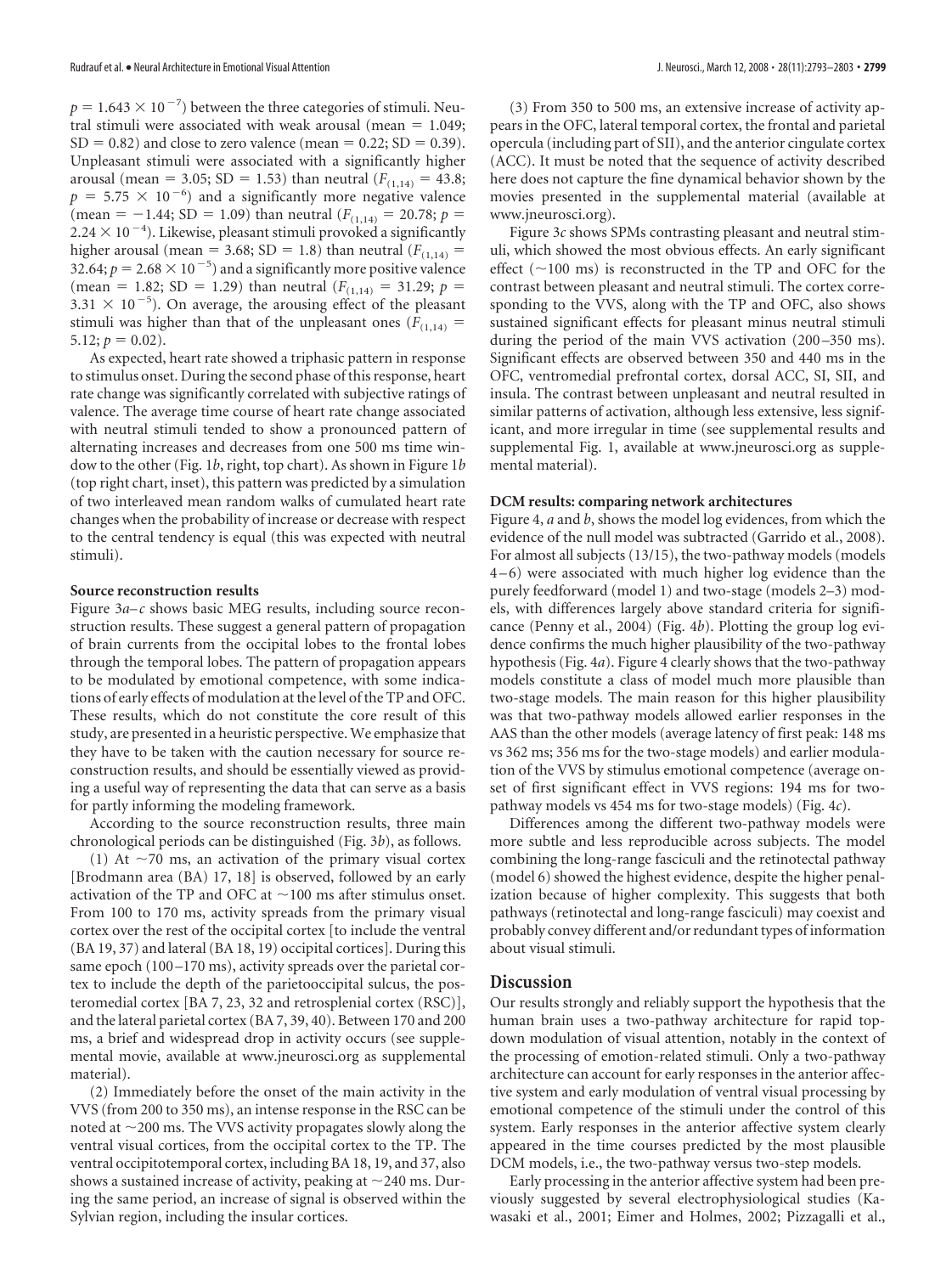

Figure 3. Basic MEG results. *a*, MEG evoked response averaged across stimulus and across subjects (*n* = 15) per category. *b*, Cortical noise normalized minimum-norm source reconstruction results averaged across subjects and thresholded above three SDs above baseline for each category. The results show an overall propagation of activity from early visual cortices to frontal regions through the temporal lobes, with indication of early responses in the OFC for unpleasant and pleasant stimuli. c, Thresholded minimum-norm results for the contrast between pleasant and neutral stimuli on slightly unfolded cortical surfaces. Effects are reconstructed in occipital and temporal regions, in the temporal pole and the OFC (early and late). Similar but less extended effects were found with unpleasant stimuli (see supplemental Fig. 1, available at www.jneurosci.org as supplemental material).

2002; Streit et al., 2003; Bar et al., 2006), and also appeared plausible in our source reconstruction results (see Fig. 3*b*,*c*). Kawasaki et al. (2001) demonstrated more directly a modulation of the rate of spiking of individual neurons in the OFC as early as 120 –160

ms, in a patient with intractable epilepsy presented with faces expressing negative emotions. This result is bolstered by the fact that the investigators used tetrodes implanted in the OFC, a methodology that is not confounded by the uncertainty of local-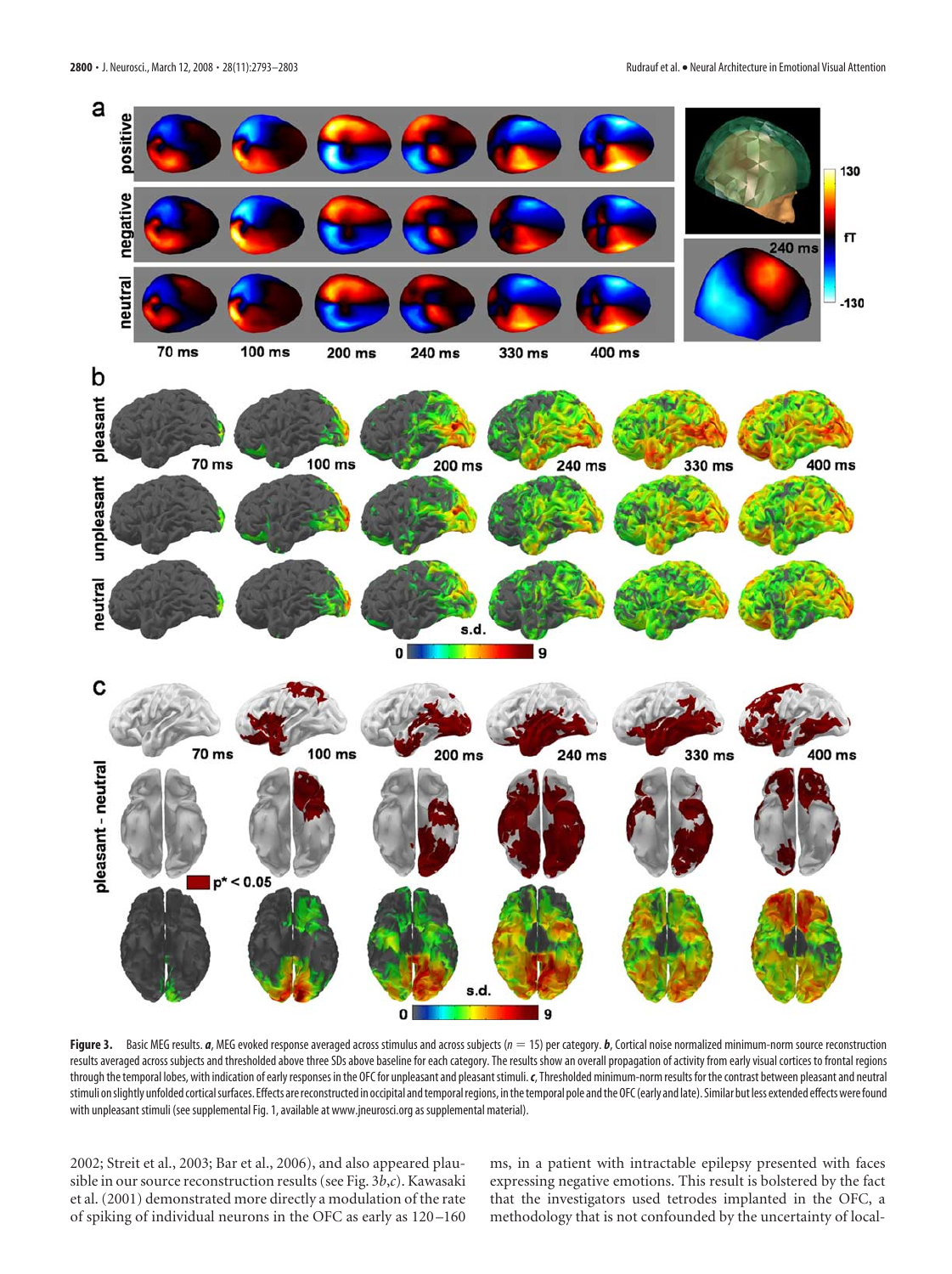

**Figure 4.** Dynamic causal modeling results. *a*, Log evidence (BIC) of the different models (log evidence of the null model subtracted). Left, Group level. The log evidence is significantly different between two-stage and two-pathway models according to Bayesian inference (Penny et al., 2004). Right, Individual level. For 13 of the 15subjects, the two-pathway models have better log evidence than the other models.  $\bm{b}$ , Time courses of the average ( $n=15$ ) absolute values of the evoked dynamics estimated at the level of the populations of pyramidal neurons, for each region of interest and model. c, Region color codes correspond to the color codes in Figure 2, *b* and *c*. The main traces (underlined by darker surfaces) correspond to the neutral condition. The secondary traces (underlined by lightersurfaces) correspond to the maximum average response to either pleasant or unpleasant stimuli. Black vertical bars indicate significant effects of modulation by emotional competence ( $p < 0.05$  uncorrected) (see Materials and Methods).

ization affecting source reconstruction analyses. Our DCM findings show how such emotional information can rapidly propagate to the anterior affective system.

Our study also shows that, at least in normal conditions, short-cut pathways relying on long-range association fiber tracts (connecting early visual cortices to the anterior affective system) can provide an architectural basis for rapid emotion-related processing. The model including such short-cut pathways had a degree of plausibility comparable with the model including the subcortical retinotectal pathway, while providing comparable speeds of information transmission. Such association fiber tracts can convey a substantial amount of visual information from V1–V2, whereas the retinotectal pathway can only rely on the superior colliculus, which supports a much coarser representation of visual information. Both types of pathways may operate in parallel and might play a partially distinct role in the processing of different classes of stimuli or conditions, with perhaps a specialization of the retinotectal pathway in processing structurally stereotyped stimuli, such as faces. Thus, according to our results, combined architectures appear highly plausible (model 6). It would be interesting to test whether brain damaged subjects with probable disconnection of the inferior frontal– occipital fasciculus and/or inferior longitudinal fasciculus would show impairments in processing visual emotional information, in particular in the recognition of the facial expression of emotion. Indeed, such a finding would shed light on the relative role of long-range association fiber tracts versus the retinotectal pathway in this process.

It is important to note that our study does not suggest that early visual cortices themselves contain neurons capable of explicitly extracting emotional information. It suggests, according to models 5 and 6, that early visual cortices can act as relays for the rapid transmission of this implicit information to the anterior affective system. Only at the level of the anterior affective system would this information be explicitly extracted. Our study also suggests that neuronal activity in early visual cortices can be modulated in return by feedback from the anterior affective system.

Although our study focuses on emotional visual attention, it is possible that the anterior affective system and in particular the OFC play a general role in the rapid top-down modulation of visual processing, i.e., not restricted to processing explicitly involving interactions between emotion and perception. This is supported by a recent MEG/functional MRI study (Bar et al., 2006) that suggested that early responses in the OFC related to the process of visual object recognition occur before correlative responses in areas of the ventral visual stream. The authors hypothesized the involvement of dorsal magnocellular pathways from early cortical visual areas to the OFC in the rapid top-down modulation of visual processing. The authors motivated their specific anatomical hypothesis by referring to the lack of evidence for direct

connections between the two sets of regions, and found effects of the spatial frequency of the stimuli in their results, in a way compatible with the involvement of magnocellular pathways. However, as discussed above, there is substantial evidence in humans (Catani et al., 2002, 2003) and evidence in the monkey (Schmahmann and Pandya, 2006) for the existence of such direct connections, through long-range association fiber tracts. Also, the type of delays observed between occipital and OFC responses suggests the involvement of direct connections, and the phase synchrony analyses in Bar et al. (2006) are compatible with this idea, because one might expect phase synchrony to be particularly high between regions directly interacting. It would be interesting to know whether the interior frontal– occipital fasciculus (or the inferior longitudinal fasciculus if one allows for disynaptic connections), or perhaps other plausible long-range fasciculi, contain a substantial proportion of magnocellular fibers, because this would be compatible with their model and findings. As mentioned above, Bar et al. (2006) use phase synchrony as an index of causal interactions between the visual occipital cortex, the OFC, and the fusiform gyrus. Phase synchrony is an indirect way of quantifying interactions between regions, which relies on several assumptions with potential confounds: certain coupled oscillators tend to synchronize with a fixed phase lag when they interact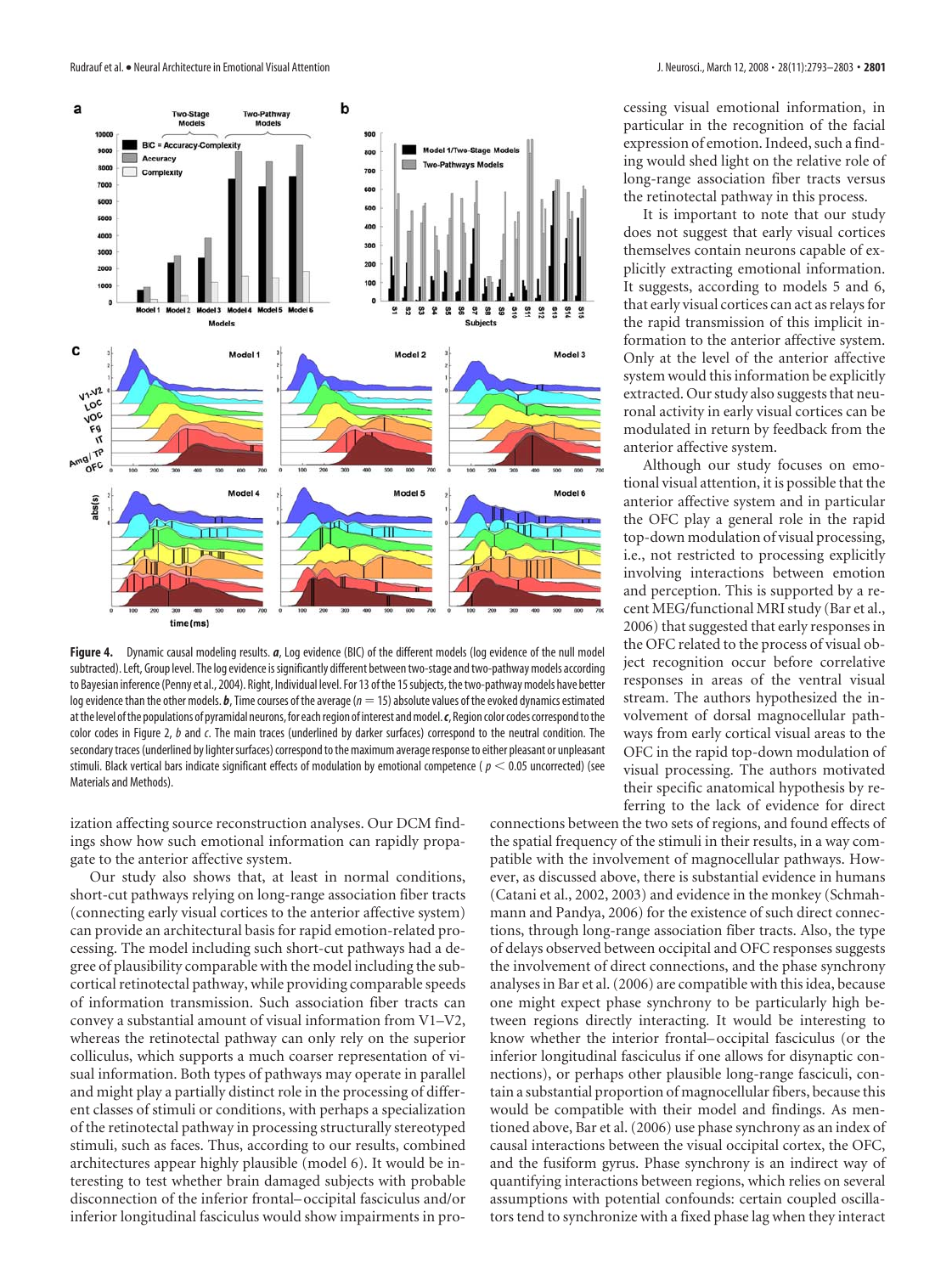(Rudrauf et al., 2006), but this does not imply that phase synchronization necessarily reflects interactions, because noninteracting parallel systems with a common driver will generally show phase synchronization between systems that are not coupled. Because the DCM technique explicitly models causal interactions, it goes a step further. It would be very interesting to see if DCM applied to the Bar et al. (2006) data, with the same architectures as tested here, would also lead to the selection of two pathway models, and if this selection would depend on the spatial frequency of the stimuli as their model would predict.

Although in constructing the models we have aimed for a certain degree of biophysical and anatomical-functional realism, it is important to acknowledge that the models are a dramatic simplification with respect to the true architecture and dynamics of the brain in general, and of the visual system in particular. To preserve stability and avoid overfitting, DCM requires the use of relatively simple models. The use of DCM is thus clearly limited by the intrinsic complexity of neural networks. DCM is also limited by the small dimension and poor spatial resolution of noninvasive electrophysiological recordings such as MEG. The large number of estimated parameters and the fact that all the parameters interact make it very difficult to isolate the contribution of each parameter or determine how critical the different parameters are in the modeling of the dynamical behavior observed in the data. This is why inferences are usually restricted to interregional effective connectivity, which fortunately matches the scale at which most hypotheses are formulated in cognitive neuroscience.

Despite its limitations, DCM provides a valuable approach to testing hypotheses in cognitive neuroscience. Although DCM cannot determine when the true model is not among the compared models, the plausibility of well grounded biophysical models with alternative architectures of connectivity can be directly compared vis-a`-vis measured physiological responses. It is important to emphasize that results depend much less on initial parameter settings than on the type of architecture defining the network (see Materials and Methods, Specification of priors). As shown in our results, the differences in model evidence within an architectural class of models (e.g., two-step vs two-pathway models) are much smaller than the differences between architectural classes of models.

In our study, the compared classes of models represent the extremes of two types of architectural principles: sequential processing and parallel processing. Although intermediate alternatives representing some gradation between purely parallel and purely sequential architecture cannot be ruled out, the general conclusion presented in this report is that the true model is likely to be strongly parallel, resembling the two-pathway models more than the two-stage models.

In summary, our study provides strong and reliable evidence in support of the implementation of a two-pathway architecture in the human brain. This architecture is involved in the rapid processing of complex visual scenes and in the rapid modulation of visual attention by emotion-related information. In the future, further avenues of research may clarify the differential roles of long-range association fiber tracts and retinotectal transmission in this process.

#### **References**

- Adolphs R, Gosselin F, Buchanan TW, Tranel D, Schyns P, Damasio AR (2005) A mechanism for impaired fear recognition after amygdala damage. Nature 433:68 –72.
- Anderson AK (2005) Affective influences on the attentional dynamics supporting awareness. J Exp Psychol Gen 134:258 –281.
- Baillet S, Mosher JC, Leahy RM (2001) Electromagnetic brain mapping. IEEE Sig Proc Mag 18:14 –30.
- Bar M, Kassam KS, Ghuman AS, Boshyan J, Schmid AM, Dale AM, Hamalainen MS, Marinkovic K, Schacter DL, Rosen BR, Halgren E (2006) Top-down facilitation of visual recognition. Proc Natl Acad Sci USA  $103.449 - 454$
- Bradley MM, Lang PJ (1994) Measuring emotion: the self-assessment Manikin and the semantic differential. J Behav Ther Exp Psychiatry 25:49 –59.
- Bradley MM, Lang PJ (2000) Measuring emotion: behavior, feeling, and physiology. In: Cognitive neuroscience of emotion (Lane RD, Nadel L, eds), pp 242–276. New York: Oxford UP.
- Bradley MM, Codispoti M, Cuthbert BN, Lang PJ (2001) Emotion and motivation I: defensive and appetitive reactions in picture processing. Emotion 1:276 –298.
- Catani M, Howard RJ, Pajevic S, Jones DK (2002) Virtual in vivo interactive dissection of white matter fasciculi in the human brain. NeuroImage 17:77–94.
- Catani M, Jones DK, Donato R, Ffytche DH (2003) Occipito-temporal connections in the human brain. Brain 126:2093–2107.
- Dale AM, Sereno MI (1993) Improved localization of cortical activity by combining EEG and MEG with MRI cortical surface reconstruction: a linear approach. J Cogn Neurosci 5:162–167.
- Damasio AR (1994) Descartes' error: emotion, reason, and the human brain. New York: Grosset/Putnam.
- Darvas F, Pantazis D, Kucukaltun-Yildirim E, Leahy RM (2004) Mapping human brain function with MEG and EEG: methods and validation. NeuroImage 23 [Suppl 1]:S289 –S299.
- David O, Harrison L, Friston KJ (2005) Modelling event-related responses in the brain. NeuroImage 25:756 –770.
- David O, Kiebel SJ, Harrison LM, Mattout J, Kilner JM, Friston KJ (2006) Dynamic causal modeling of evoked responses in EEG and MEG. Neuro-Image 30:1255–1272.
- David O, Harrison L, Friston K (2007) Neuronal models of EEG and MEG. In: Statistical parametric mapping: the analysis of functional brain images (Friston KJ, Ashburner JT, Kiebel SJ, Nichols TE, Penny WD, eds), pp 414 –440. London: Academic.
- Drury HA, Van Essen DC, Anderson CH, Lee CW, Coogan TA, Lewis JW (1996) Computerized mappings of the cerebral cortex: a multiresolution flattening method and a surface-based coordinate system. J Cogn Neurosci 8:1–28.
- Eimer M, Holmes A (2002) An ERP study on the time course of emotional face processing. NeuroReport 13:427–431.
- Felleman DJ, Van Essen DC (1991) Distributed hierarchical processing in the primate cerebral cortex. Cereb Cortex 1:1–47.
- Fichtenholtz HM, Dean HL, Dillon DG, Yamasaki H, McCarthy G, LaBar KS (2004) Emotion-attention network interactions during a visual oddball task. Brain Res Cogn Brain Res 20:67–80.
- Fischl B, Sereno MI, Dale AM (1999) Cortical surface-based analysis. II: Inflation, flattening, and a surface-based coordinate system. NeuroImage 9:195–207.
- Friston KJ, Harrison L, Penny W (2003) Dynamic causal modelling. Neuro-Image 19:1273–1302.
- Garrett AS, Maddock RJ (2001) Time course of the subjective emotional response to aversive pictures: relevance to fMRI studies. Psychiatry Res 108:39 –48.
- Garrido MI, Kilner JM, Kiebel SJ, Stephan KE, Friston KJ (2007) Dynamic causal modelling of evoked potentials: a reproducibility study. NeuroImage 36:571–580.
- Goodale MA, Milner AD (1992) Separate visual pathways for perception and action. Trends Neurosci 15:20 –25.
- Goodale MA, Milner AD, Jakobson LS, Carey DP (1991a) A neurological dissociation between perceiving objects and grasping them. Nature 349:154 –156.
- Goodale MA, Milner AD, Jakobson LS, Carey DP (1991b) Object awareness. Nature 352:202.
- Jansen BH, Rit VG (1995) Electroencephalogram and visual evoked potential generation in a mathematical model of coupled cortical columns. Biol Cybern 73:357–366.
- Jouve B, Rosenstiehl P, Imbert M (1998) A mathematical approach to the connectivity between the cortical visual areas of the macaque monkey. Cereb Cortex 8:28 –39.
- Kanwisher N, McDermott J, Chun MM (1997) The fusiform face area: a